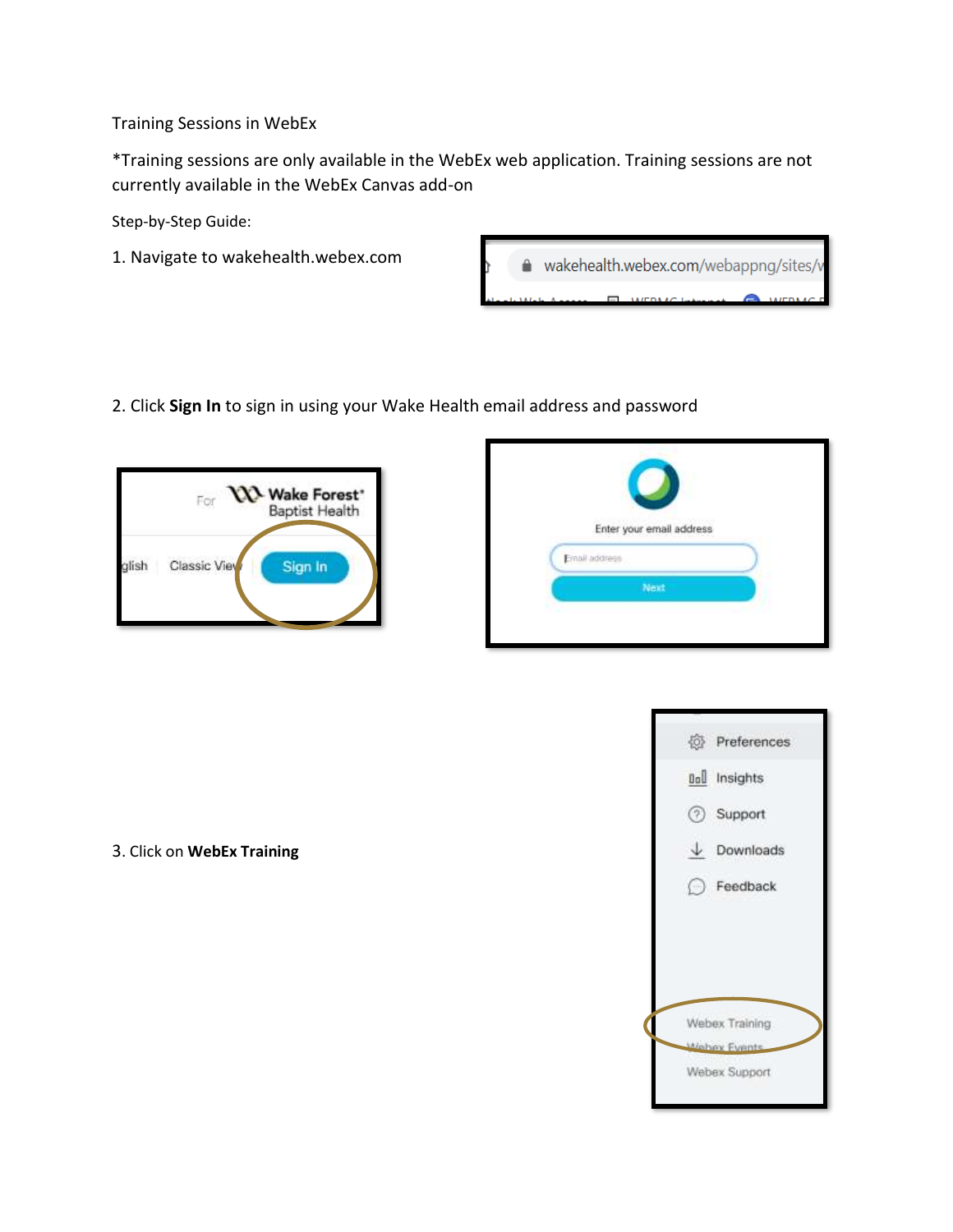4. Click on **Schedule Training** under the Host a Meeting section on the left side menu

\*if you do not see Schedule Training, expand the Host a Meeting section by clicking the black arrow beside Host a Meeting



## 5. Enter the session information

| nformation                      |                                                                                                                                                                   |                                                            |
|---------------------------------|-------------------------------------------------------------------------------------------------------------------------------------------------------------------|------------------------------------------------------------|
| Topic:<br>Set session password: | Dcn7EjU4eX4<br>This session will have over 500 attendees<br>* Automatically delete session after it ends<br>Send a copy of the attendee invitation to me          | (Required) Copy from<br><b>Continued</b> Password Criteria |
| spntt                           |                                                                                                                                                                   |                                                            |
| Select conference type:         | Webex Audio<br>٠<br>6 Display global call-in numbers<br>(Global call-in numbers are displayed at meeting start.)<br>Mute attendees upon entry<br>œ                |                                                            |
| Entry and exit tone:            | Boop<br>٠                                                                                                                                                         |                                                            |
| Starting time:                  | $\bullet$ 26 $\bullet$ 2020 $\bullet$<br>March<br>Plan session time zones<br>10 · 45 · Bam @pm                                                                    |                                                            |
| Time zone:                      | New York (Eastern Daylight Time, GMT-04:00)<br>Attendees can join $5 \rightarrow$ minutes before the start time<br>Attendees can also connect to audio conference |                                                            |
| Occurrence:                     | Single-session class                                                                                                                                              |                                                            |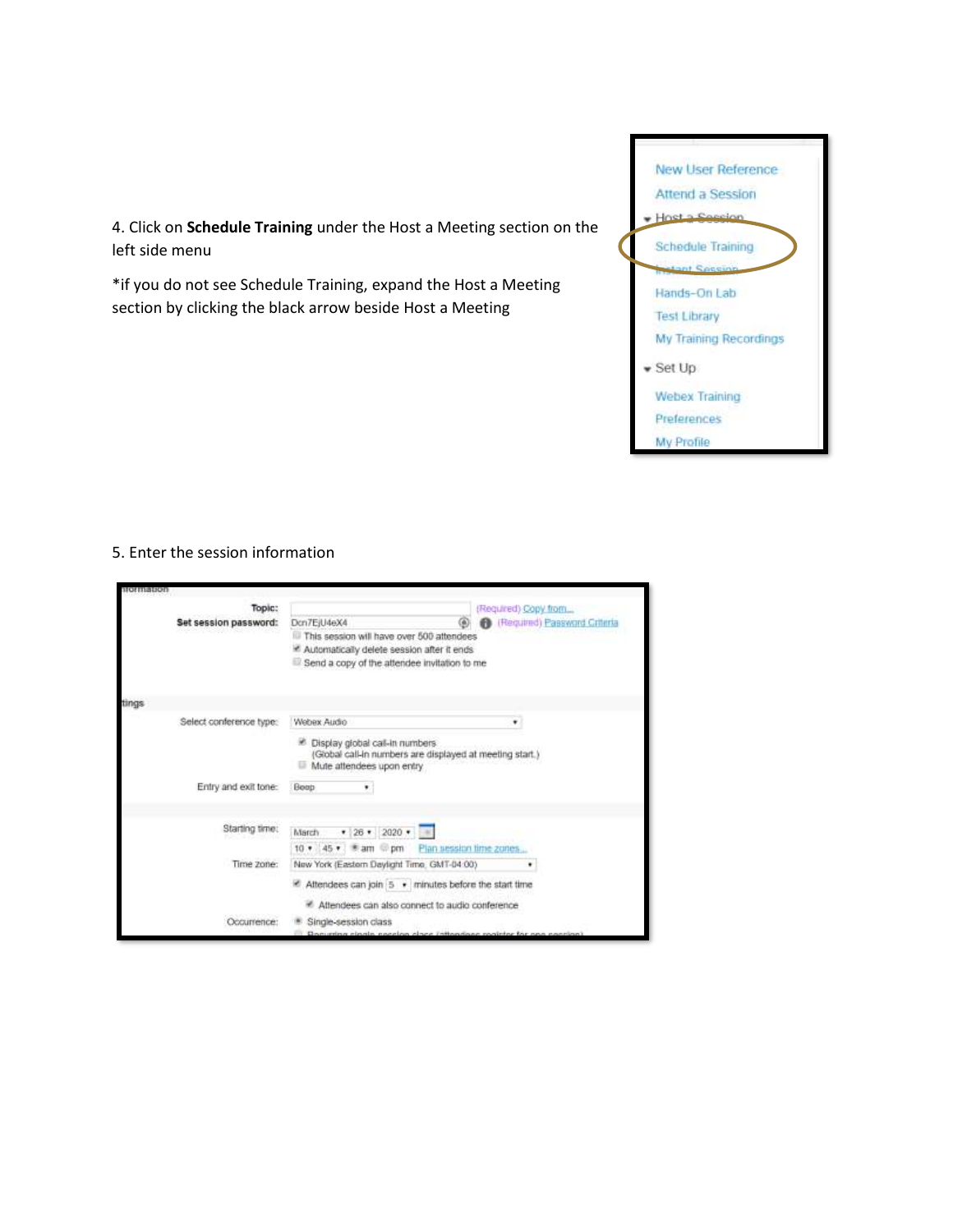- 6. To schedule the session for a future time/date click **Schedule** at the bottom of the page
- 7. To start the session immediately click **Start Session** at the bottom of the page



8. When the WebEx training session window opens click **Audio Conference**



## 9. Click **Call Using Computer**

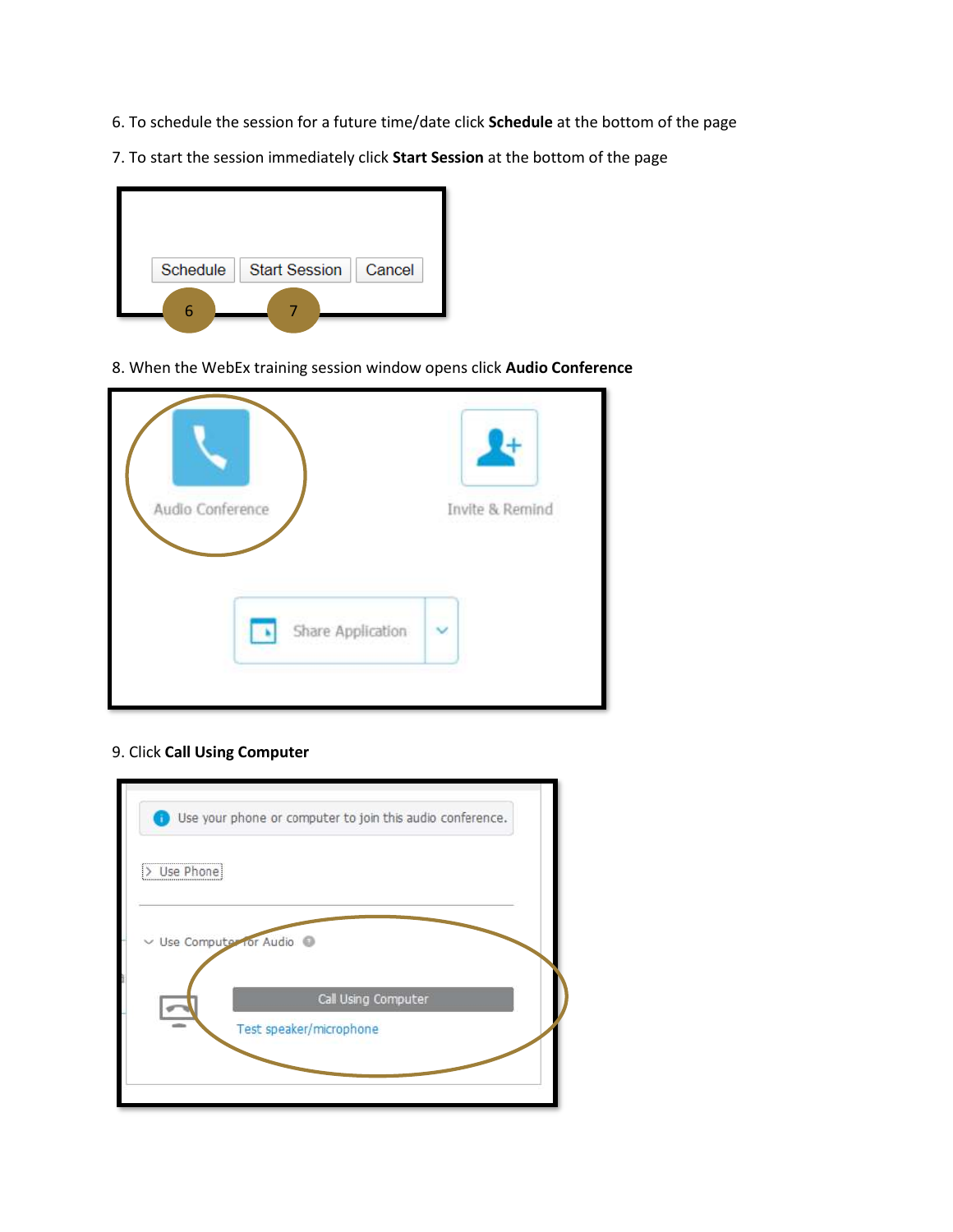10. Test your audio connection by clicking **Test** beside the audio connection section

11. Test your microphone by speaking into the selected microphone connection and noticing if the green audio bar is moving

\*A moving bar indicates that the microphone is connected and working

12. Click **OK**



13. Share your screen by clicking **Share Application** and selecting what you want to share